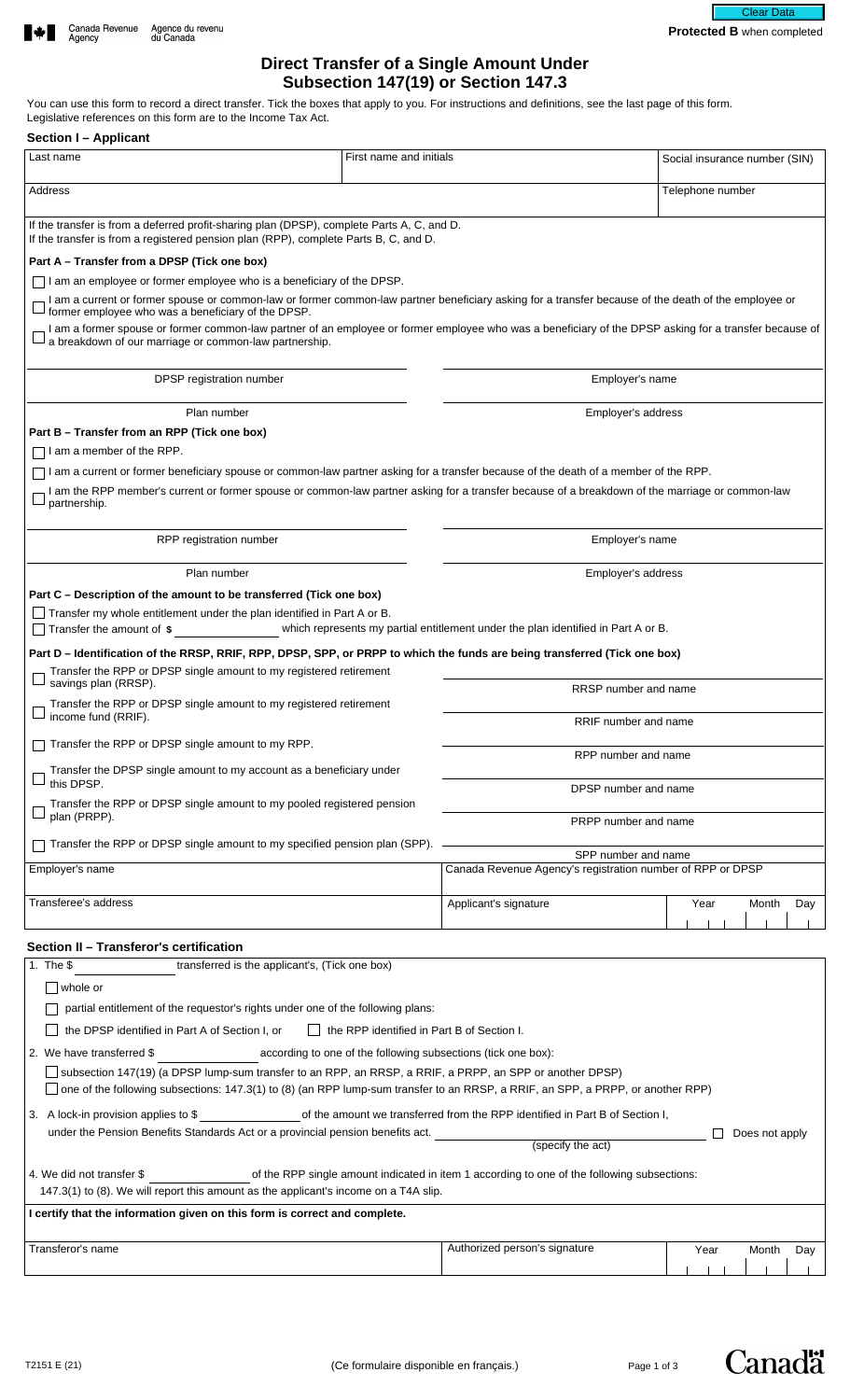## **Section III – Transferee's certification**

| 1. We have received the amount of \$                                                                                                                                                                                              | and we have credited it to (Tick one box):                                                            |  |
|-----------------------------------------------------------------------------------------------------------------------------------------------------------------------------------------------------------------------------------|-------------------------------------------------------------------------------------------------------|--|
| the applicant's RRSP identified in Part D of Section I                                                                                                                                                                            | the applicant's account as a member of the RPP identified in Part D of<br>$\rightharpoonup$ Section I |  |
| the applicant's RRIF identified in Part D of Section I                                                                                                                                                                            | the applicant's account as beneficiary under the DPSP identified in Part D<br>of Section              |  |
| the applicant's account as a member of the SPP identified in Part D of<br>Section I                                                                                                                                               | the applicant's account as a member of the PRPP identified in Part D of<br>Section I                  |  |
| 2. The plan to which the single amount has been transferred is registered under the Income Tax Act.<br>3. We will administer the amount indicated in item 3 of Section II as a locked-in amount under the recipient fund or plan. |                                                                                                       |  |
| 4. We will issue a receipt for the amount indicated in item 4 of Section II.                                                                                                                                                      |                                                                                                       |  |
| I certify that the information given on this form is correct and complete.                                                                                                                                                        |                                                                                                       |  |
| Transferee's name                                                                                                                                                                                                                 | Authorized person's signature<br>Year<br>Month<br>Day                                                 |  |

Personal information (including the SIN) is collected for the purposes of the administration or enforcement of the Income Tax Act and related programs and activities including administering tax, benefits, audit, compliance, and collection. The information collected may be used or disclosed for purposes of other federal acts that provide for the imposition and collection of a tax or duty. It may also be disclosed to other federal, provincial, territorial, or foreign government institutions to the extent authorized by law. Failure to provide this information may result in interest payable, penalties, or other actions. Under the Privacy Act, individuals have a right of protection, access to and correction of their personal information, or to file a complaint with the Privacy Commissioner of Canada regarding the handling of their personal information. Refer to Personal Information Bank CRA PPU 005 on Info Source at **canada.ca/cra-info-source**.